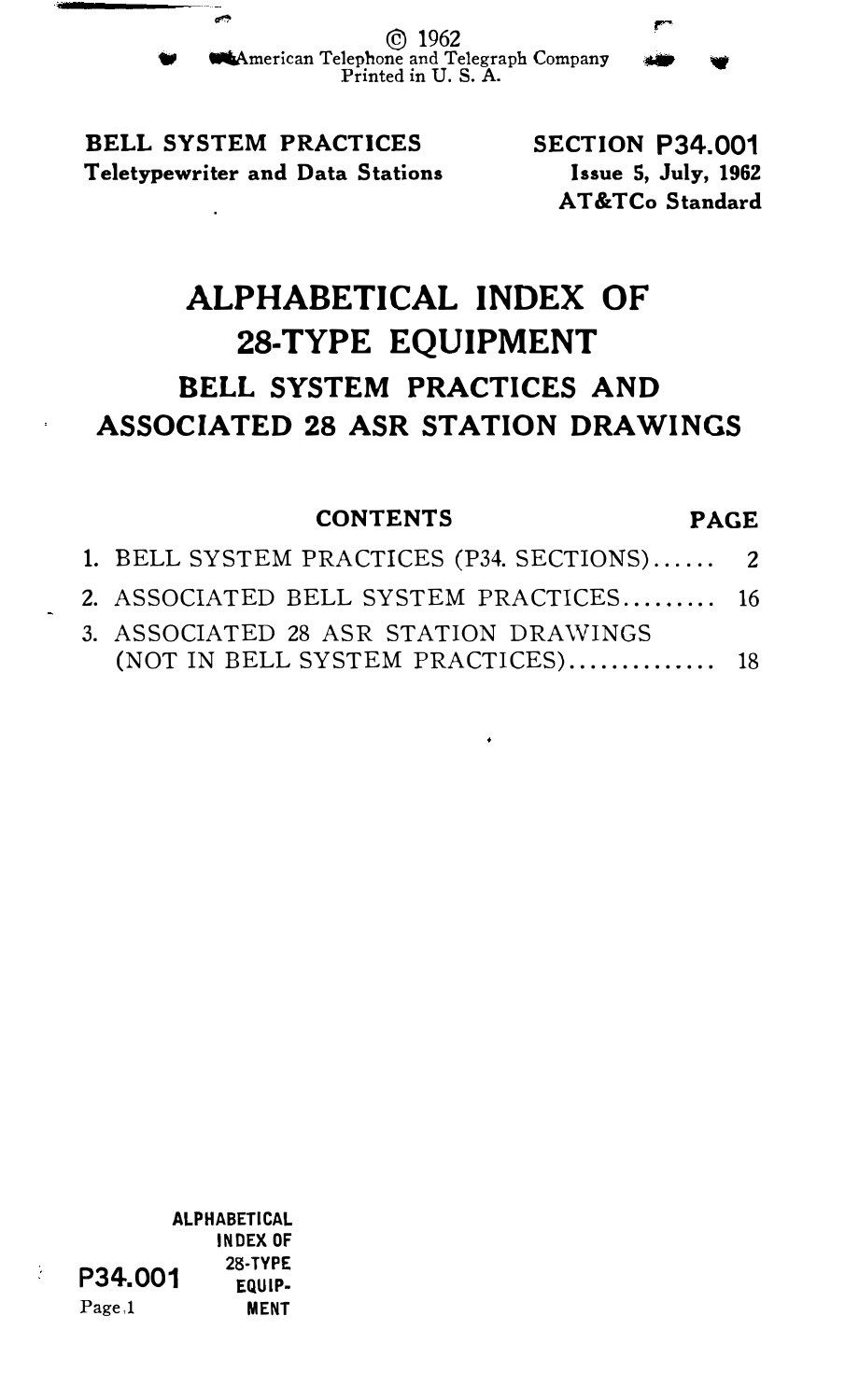#### I. BELL SYSTEM PRACTICES (P34. SECTIONS)

#### BSP No.

#### A

Adapter Unit, Reperforator-Transmitter Answer-hack Mechanism Apparatus Cabinet Coding and Description Lubrication Requirements and Adjustments Wiring Diagrams : 28B 28LA Apparatus Cabinet Cable-turning Section and End Panel Coding and Description Automatic Send-Receive (ASR) Teletypewriter Set Auxiliary Features Coding and Description Disassembly and Reassembly Lubrication Requirements and Adjustments: Part of KSR & RO TTYs Other Than KSR & RO TTYs Wiring Diagram Auxiliary Typing Reperforator Auxiliary Typing Reperforator Base See Reperforator-Transmitter Adapter Unit See specific apparatus P34.105 P34.550 P34.665 P34.323 P34.354 P34.105 See Teletypewriter Set, Automatic Send-Receive (ASR) PI0.382 See specific apparatus See specific apparatus P34.615 See specific apparatus See specific apparatus See Reperforator, Auxiliary Typing See Reperforator Base, Auxiliary Typing

#### B

Base, Perforator-Transmitter

Base, Sequence Selector

Base, Tape Teletypewriter

e '

See Perforator-Transmitter-Base See Selector Base and Unit, Sequence See Teletypewriter Base and Cover, Tape



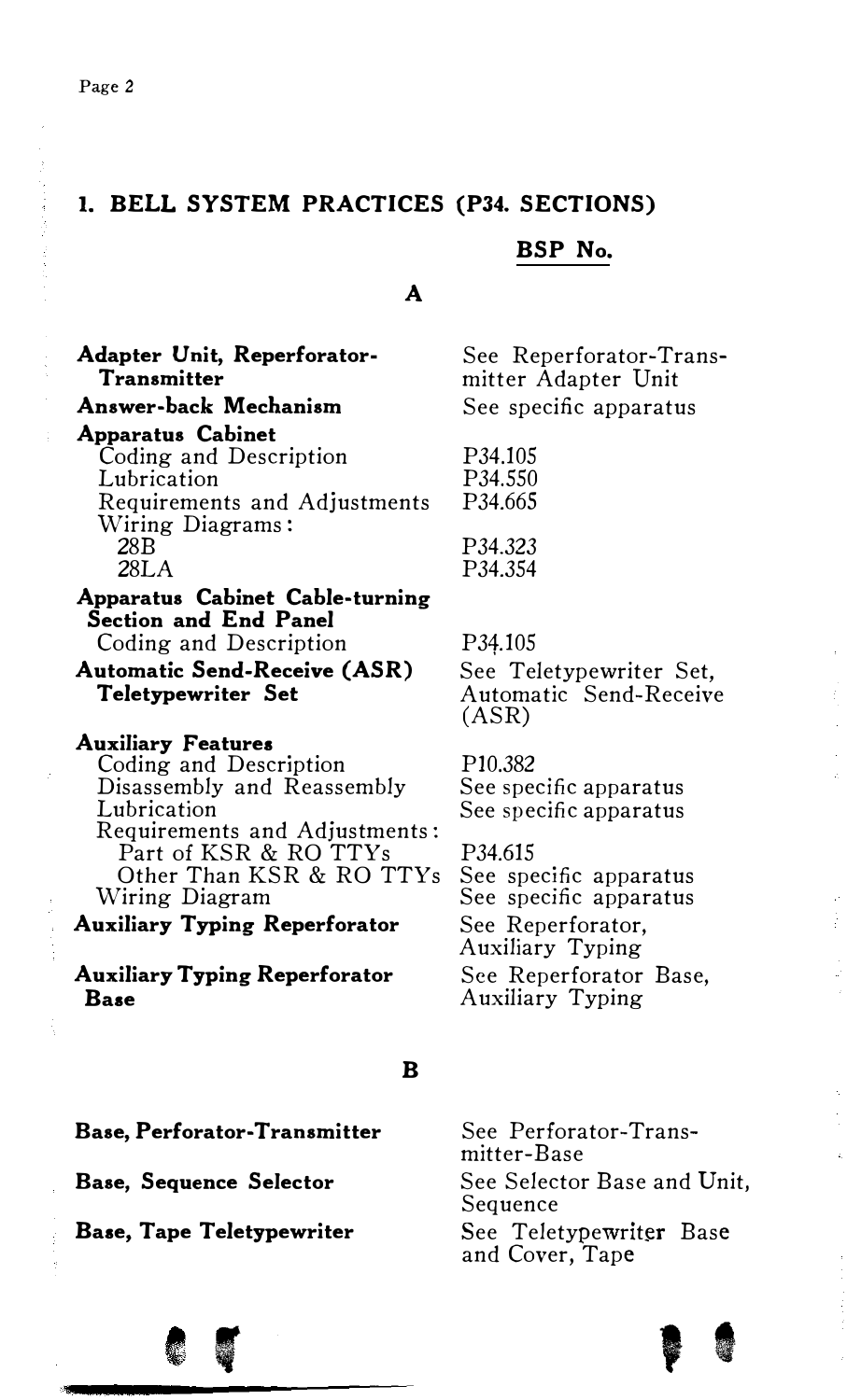$\ddot{\ }$ 

Base, Teletypewriter (Page Printer) See Teletypewriter (Page Base, Transmitter-Distributor Base, Typing Reperforator Base, Typing Reperforator (Auxiliary) Box, Paper Coding and Description Box, Stunt Box, Type (Typebox) c Printer) Base (KSR & RO) See Transmitter-Distributor Base See Reperforator Base (KSR & RO), Typing See Reperforator Base, Auxiliary Typing P10.382 See Stuntbox See Typing Unit

Cabinet, Apparatus Cabinet, Teletypewriter Cabinet, Typing Reperforator

Cable-turning Section

 $\qquad \qquad \bullet$ 

Codomat and Codomat Cabinet, lLA Copyholder Coding and Description

Requirements and Adjustments Cover, Tape Teletypewriter

Cover, Teletypewriter (Page Printer)

Cover, Typing Reperforator

Cover Assembly, Distributor Mounting and Cover Assembly, Receiving

Selector Mounting and

Cover Assembly, Transmitter-Distributor Mounting and

ALPHABETICAL INDEX OF P34.001 28-TYPE EQUIP· Page 3 MENT

See Apparatus Cabinet See Teletypewriter Cabinet See Reperforator Cabinet and Cover, Typing See Apparatus Cabinet Cable-turning Section and End Panel See Part 2

Pl0.382 P34.615 See Teletypewriter Base and Cover, Tape See Teletypewriter (Page Printer) Cover See Reperforator Cabinet and Cover, Typing See Distributor Mounting and Cover Assembly See Selector Mounting and Cover Assembly, Receiving See Transmitter-Distributor Mounting and Cover Assembly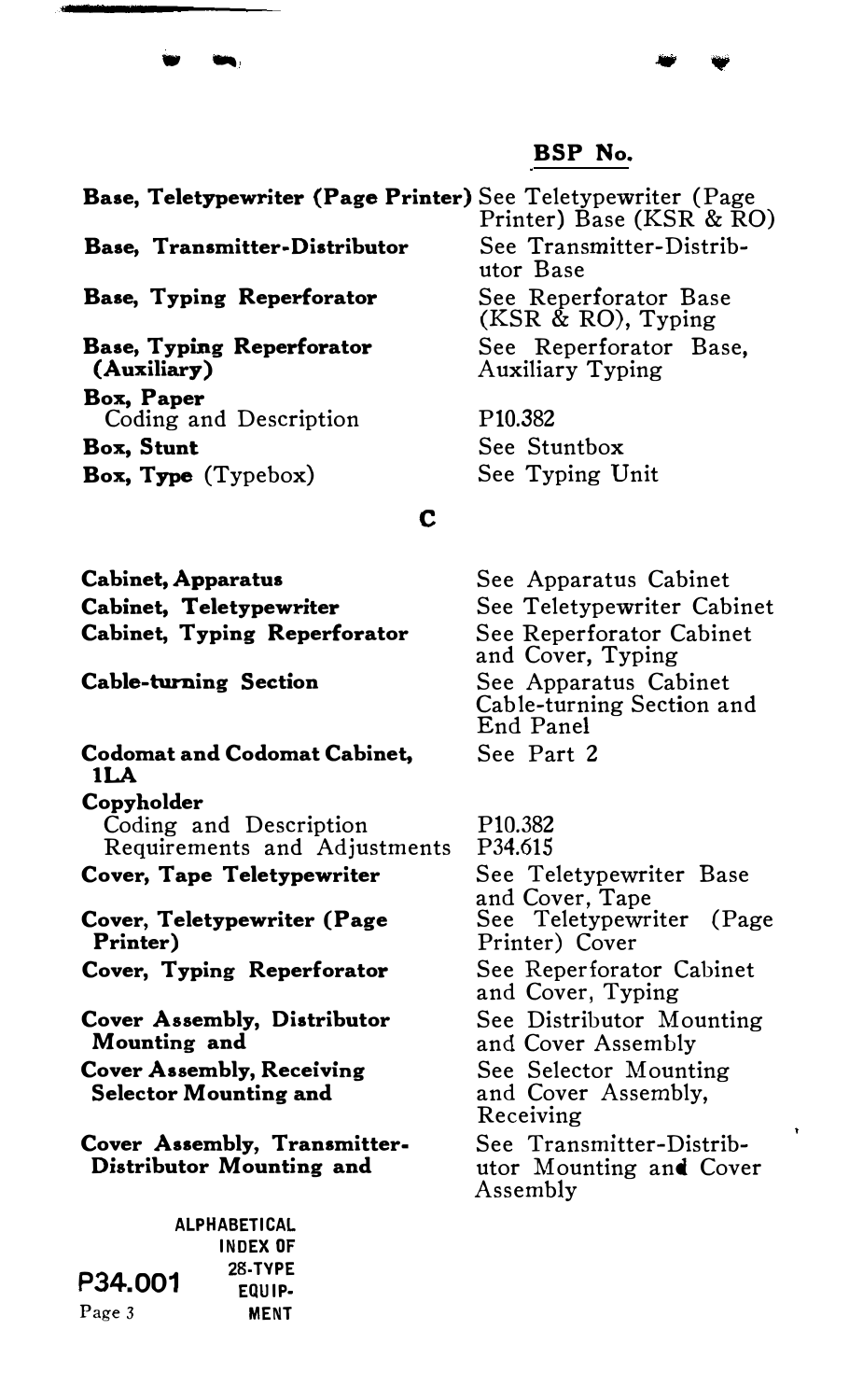## Page 4

l.

 $\frac{1}{2} \left( \frac{1}{2} \right)^2 + \frac{1}{2} \left( \frac{1}{2} \right)^2$ 

 $\bar{\beta}$ 

 $\bar{z}$ 

# BSP No.

' t

## D

| Distributor                    |                                  |
|--------------------------------|----------------------------------|
| Coding and Description         | P <sub>34</sub> .10 <sub>3</sub> |
| Lubrication                    | P34.510                          |
| Requirements and Adjustments   | P34.630                          |
| Wiring Diagram                 | P34.303                          |
| Distributor Mounting and Cover |                                  |
| Assembly                       |                                  |
| Wiring Diagram                 | P34.326                          |
| Distributor, Transmitter       | See Transmitter-Distrib-<br>utor |

# E

| Electrical Service Unit      |                           |
|------------------------------|---------------------------|
| Coding and Description       | P34.107 (When Issued)     |
| Disassembly and Reassembly   | P34.406                   |
| Lubrication                  | P34.505                   |
| Requirements and Adjustments | P34.622                   |
| Wiring Diagrams:             |                           |
| 28A & 28B Types              | P34.302                   |
| 28C Type                     | P34.304                   |
| 28D Type                     | P34.309                   |
| 28E Type                     | P34.302                   |
| 28F Type                     | P34.317                   |
| 28G Type                     | P34.318                   |
| 28H & 28J Types              | P34.317                   |
| 28K Type                     | P34.309                   |
| 28L Type                     | P34.325                   |
| 28M Type                     | P34.302                   |
| 28N Type                     | P34.302                   |
| 28P Type                     | P34.325                   |
| 28R & 28S Types              | P34.302                   |
| 28LA Type                    | P34.350                   |
| 28LB Type                    | P34.352                   |
| 28LC Type                    | P34.351                   |
| 28LD Type                    | P34.353                   |
| End Panel, Apparatus Cabinet | See Apparatus Cabinet     |
|                              | Cable-turning Section and |
|                              | End Panel                 |

 $\lambda$ 

 $\bullet$  ,  $\bullet$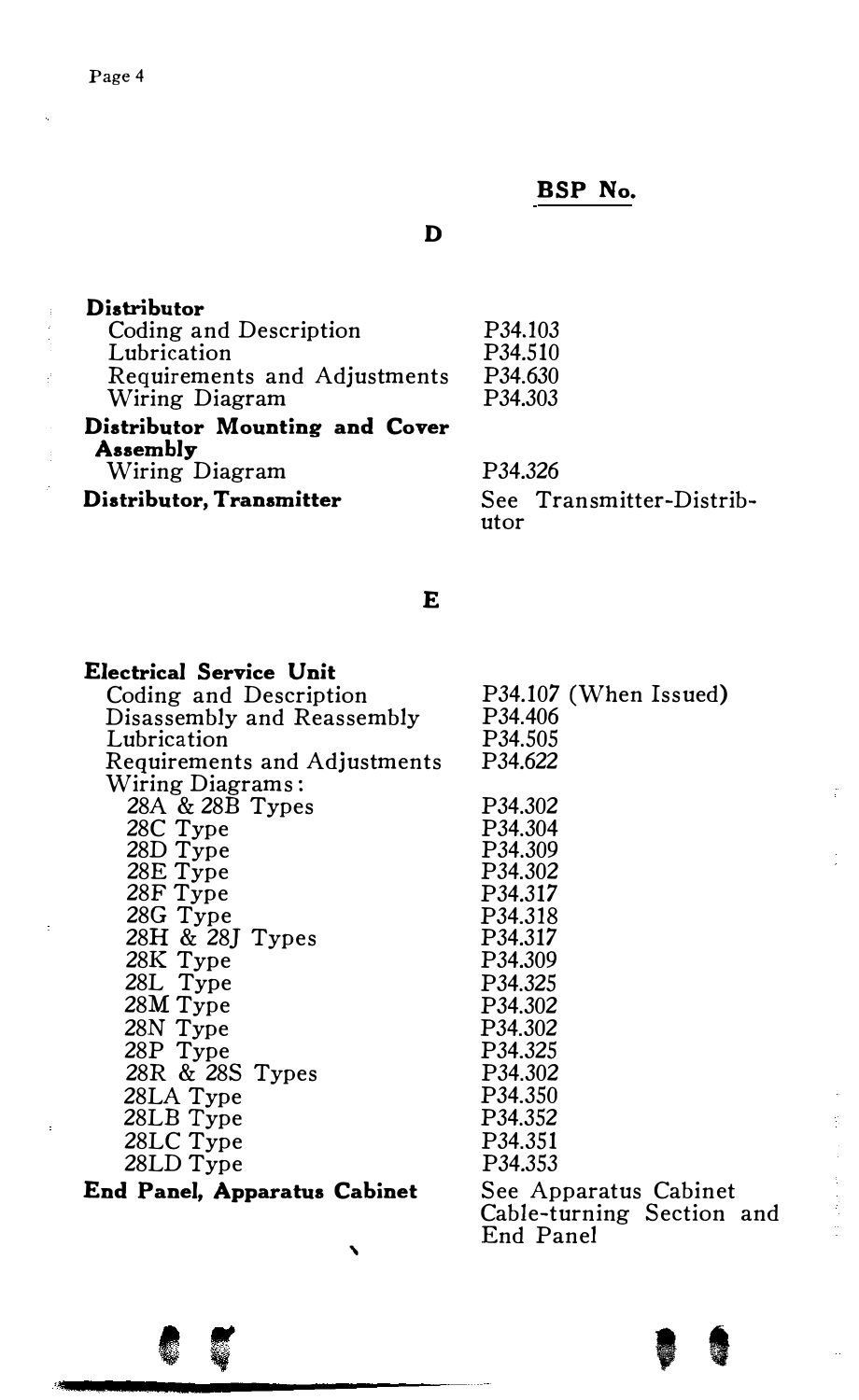F

| F <del>eed</del> , Sprocket                                                                                                                                                     | See Sprocket Feed                                                                                   |
|---------------------------------------------------------------------------------------------------------------------------------------------------------------------------------|-----------------------------------------------------------------------------------------------------|
| Feedout and Transmitter-Distrib-<br>utor Control, Page<br>Coding and Description<br>Disassembly and Reassembly<br>Lubrication<br>Requirements and Adjustments<br>Wiring Diagram | P <sub>10.382</sub><br>P <sub>10.382</sub><br>P <sub>34.501</sub><br>P34.615<br>P <sub>34.301</sub> |

#### G

| Gear (Set of Gears)              |                        |
|----------------------------------|------------------------|
| Coding and Description           | P34.106                |
| Disassembly and Reassembly       | See specific apparatus |
| Lubrication                      | See specific apparatus |
| Requirements and Adjustments     | See specific apparatus |
| <b>Governor</b> (Governed Motor) | See Motor Unit         |

Holder, Copy Horizontal Tabulation

.<br>.<br>.

#### Housing, Transmitter-Distributor

#### H

See Copyholder See Tabulation and Transmitter-Distributor Control, Horizontal See Transmitter-Distributor Housing

#### K

Keyboard, Perforator· Transmitter-Base Keyboard, Tape Teletypewriter Keyboard, Teletypewriter (Page Printer) Keyboard, Typing Reperforator

**ALPHABETICAL** INDEX OF 28-TYPE EQUIP-MENT P34.001 Page 5

See Perforator-Transmitter-Base See Teletypewriter Base and Cover, Tape See Teletypewriter (Page Printer) Base (KSR & RO) See Reperforator Base (KSR & RO), Typing

 $\mathbf{v}$  .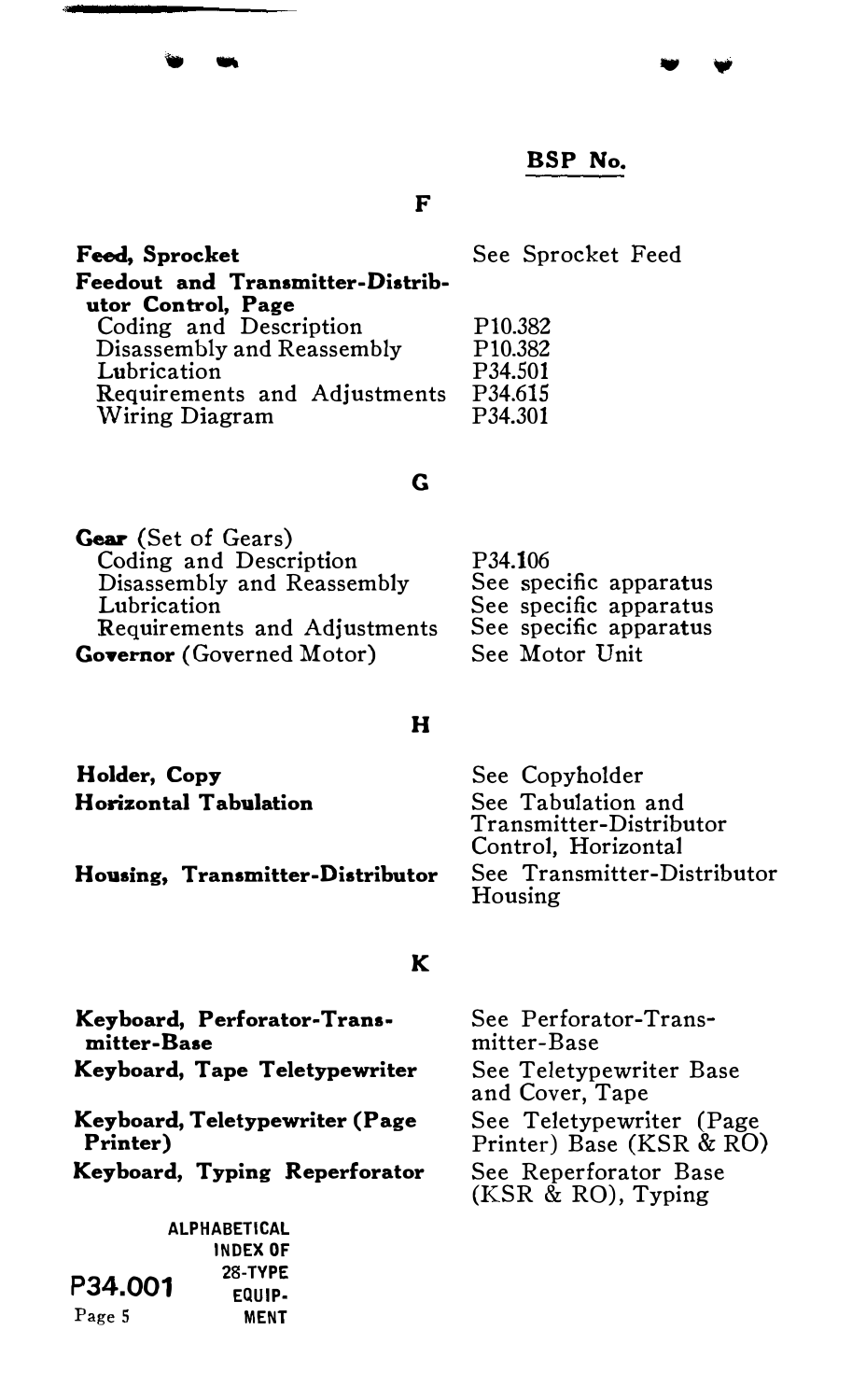à

#### BSP No.

#### L

| See Part 2<br>Lubricants and Lubrication Tools |
|------------------------------------------------|
|------------------------------------------------|

## M

| Maintenance Inspections and<br><b>Tests</b>                                                                       | P34.500                                                         |
|-------------------------------------------------------------------------------------------------------------------|-----------------------------------------------------------------|
| <b>Maintenance Tools and Supplies</b>                                                                             | See Part 2                                                      |
| Mechanisms                                                                                                        | See specific mechanism                                          |
| Motor Unit<br>Coding and Description<br>Disassembly and Reassembly<br>Lubrication<br>Requirements and Adjustments | P34.106<br>P <sub>34.403</sub><br>P34.502<br>P34.611            |
| Wiring Diagram<br>Mounting and Cover Assembly,<br><b>Distributor</b>                                              | P34.301<br>See Distributor Mounting<br>and Cover Assembly       |
| Mounting and Cover Assembly,<br>Receiving Selector                                                                | See Selector Mounting and<br>Cover Assembly, Receiving          |
| Mounting and Cover Assembly,<br>Transmitter-Distributor                                                           | See Transmitter-Distrib-<br>utor Mounting and Cover<br>Assembly |
| Multimagnet Nontyping Reper-<br>forator                                                                           | See Reperforator, Multi-<br>magnet Nontyping                    |
| N                                                                                                                 |                                                                 |

Nontyping Reperforator, Multimagnet

Nontyping Reperforator, Single-Magnet

# p

Page Feedout and Transmitter-Distributor Control

Page Printer

See Feedout and Transmitter-Distributor Control, Page See Teletypewriter (Page Printer)

See Reperforator, Multimagnet Nontyping See Reperforator, Single-Magnet Nontyping

$$
\bullet\; \mathfrak{s}
$$

 $, \, \, \bullet$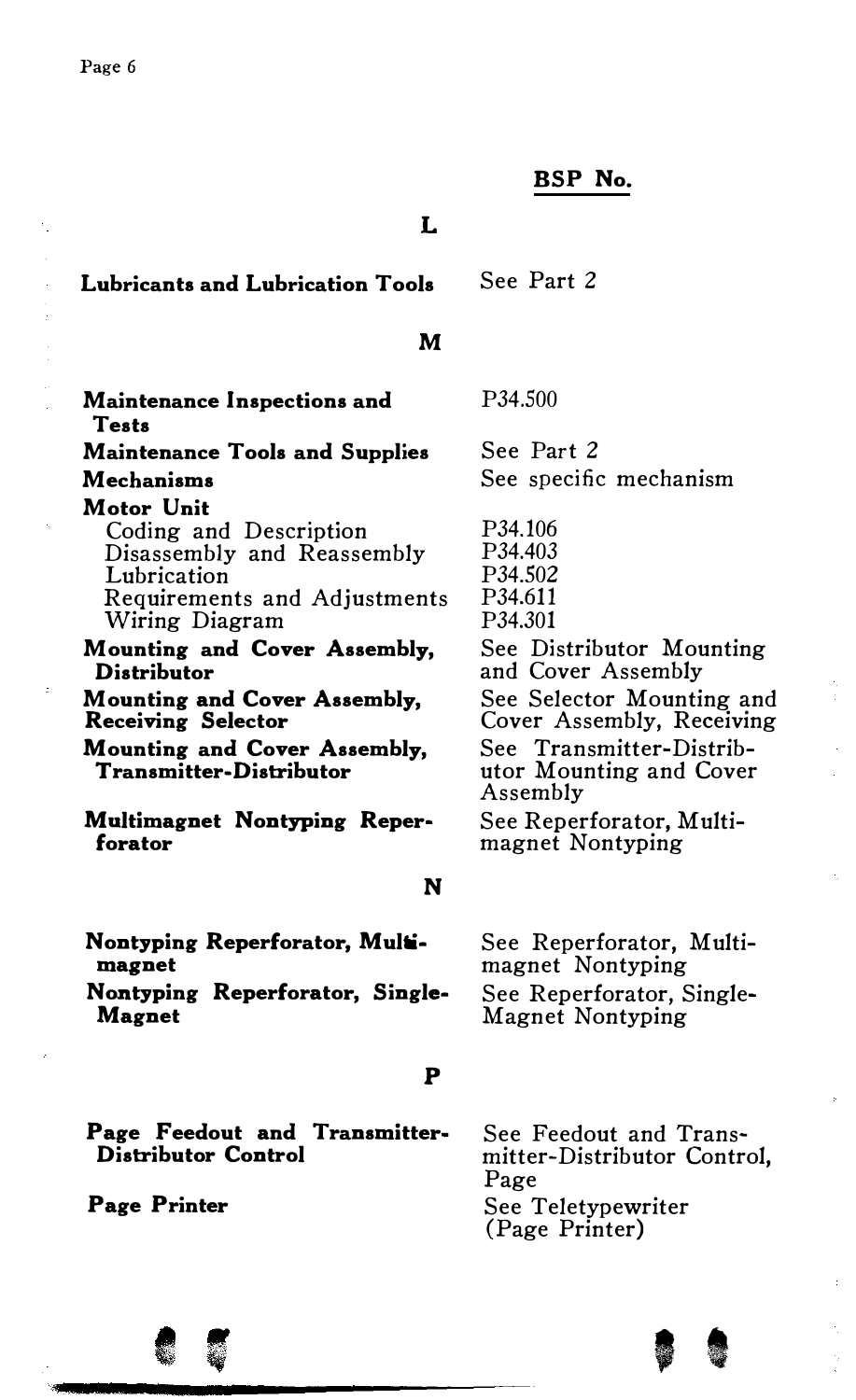#### Panel, Apparatus Cabinet End

. -

Paper and Tape, Teletypewriter Paper Box Paper Winder

#### Perforator· Transmitter-Base Coding and Description Disassembly and Reassembly Lubrication Requirements and Adjustments Wiring Diagram

# See Apparatus Cabinet Cable-turning Section and End Panel See Part 2 See Box, Paper See Part 2

P34.102 P34.430 P34.530 P34.660 P34.307

#### R

| Receive-only Teletypewriter<br><b>Apparatus</b>   | See specific apparatus                                 |
|---------------------------------------------------|--------------------------------------------------------|
| Receiving Selector                                | See Selector, Receiving                                |
| Receiving Selector Mounting and<br>Cover Assembly | See Selector Mounting and<br>Cover Assembly, Receiving |
| Reperforator, Auxiliary Typing                    |                                                        |
| Coding and Description                            | P34.104                                                |
| Disassembly and Reassembly                        | P <sub>34</sub> .425                                   |
| Installation in ASR TTY                           | P34.437                                                |
| Lubrication                                       | P34.525                                                |
| Requirements and Adjustments                      | P34.651                                                |
| Wiring Diagram                                    | P34.308                                                |
| Reperforator, Multimagnet Non-                    |                                                        |
| typing                                            |                                                        |
| Coding and Description                            | See specific apparatus                                 |
| Lubrication                                       | P34.532                                                |
| Requirements and Adjustments                      | P34.662                                                |
| Wiring Diagram                                    | P34.307                                                |
| Reperforator, Single-Magnet Non-                  |                                                        |
| typing                                            |                                                        |
| Coding and Description                            | See specific apparatus                                 |
| Disassembly and Reassembly                        | P34.422                                                |
| Lubrication                                       | P34.522                                                |
| Requirements and Adjustments                      | P <sub>34.650</sub>                                    |
| Wiring Diagram                                    | See specific apparatus                                 |
| Reperforator, Typing (Auxiliary)                  | See Reperforator,<br>Auxiliary Typing                  |
| <b>ALPHABETICAL</b>                               |                                                        |
| INNEY AF                                          |                                                        |

|         | <b>ALPHARETICAL</b> |
|---------|---------------------|
|         | INDEX OF            |
|         | <b>28 TYPE</b>      |
| P34.001 | EQUIP-              |
| Page 7  | <b>MENT</b>         |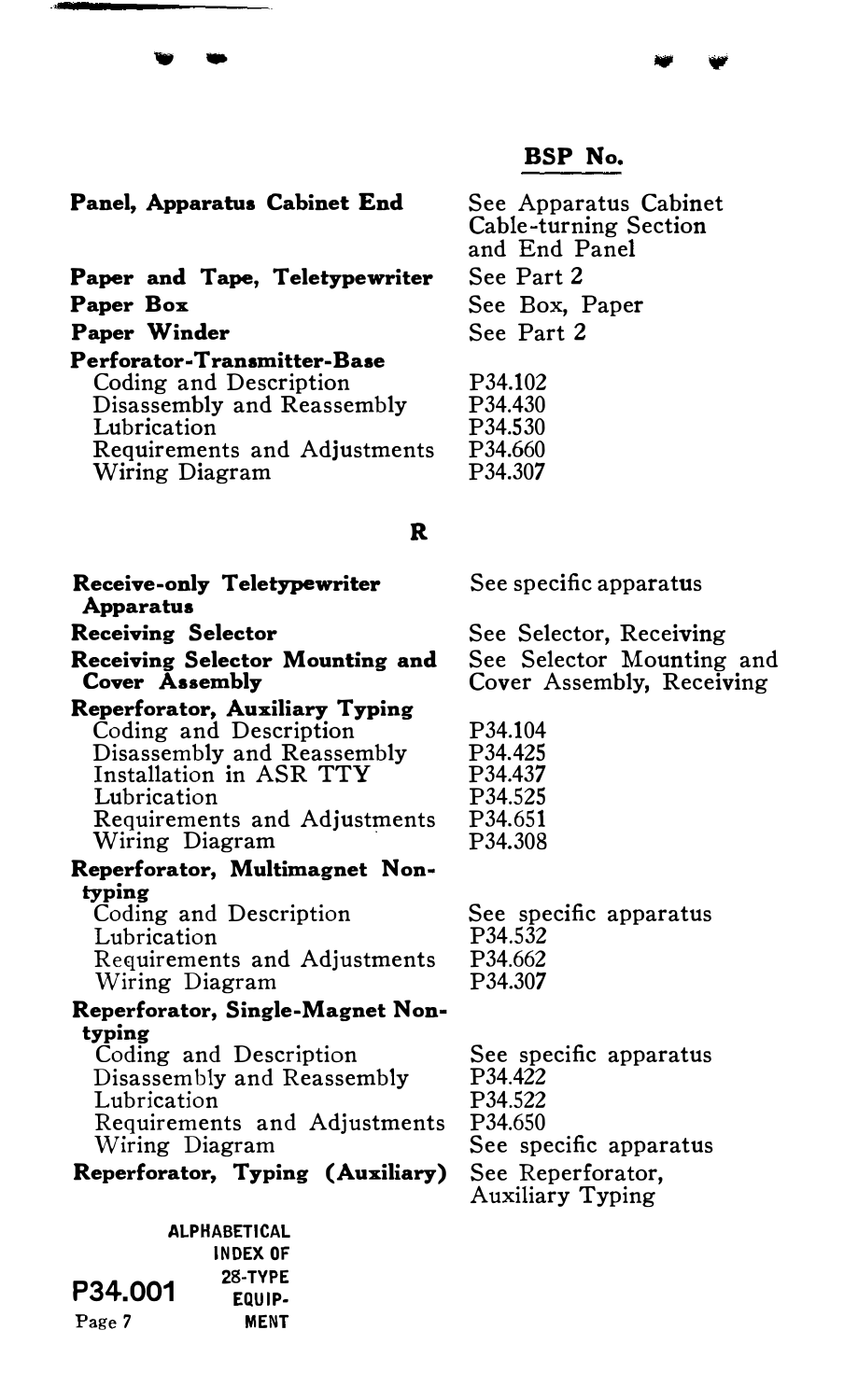$\frac{1}{2}$ 

 $\frac{1}{2}$ 

 $\sim 3$ 

 $\frac{1}{3}$ 

# BSP No.

| Reperforator, Typing                |                           |  |
|-------------------------------------|---------------------------|--|
| Coding and Description              | P34.104                   |  |
| Disassembly and Reassembly          | P34.425                   |  |
| Lubrication                         | P34.525                   |  |
| Requirements and Adjustments        | P34.651                   |  |
| Wiring Diagram                      | P34.308                   |  |
| Reperforator Base, Auxiliary Typing |                           |  |
| Coding and Description              | P34.104                   |  |
| Disassembly and Reassembly          | P34.425                   |  |
| Installation in ASR TTY             | P34.437                   |  |
| Lubrication                         | P34.527                   |  |
| Requirements and Adjustments        | P34.652                   |  |
| Wiring Diagram                      | P34.308                   |  |
| Reperforator Base (KSR & RO),       |                           |  |
| Typing                              |                           |  |
| Coding and Description              | P34.104                   |  |
| Disassembly and Reassembly          | P <sub>34.425</sub>       |  |
| Lubrication                         | P34.527                   |  |
| Requirements and Adjustments        | P34.652                   |  |
| Wiring Diagram                      | P34.308                   |  |
| Reperforator Cabinet and Cover,     |                           |  |
| Typing                              |                           |  |
| Coding and Description              | P34.105                   |  |
| Disassembly and Reassembly          | P34.425                   |  |
| Lubrication                         | P34.526                   |  |
| Requirements and Adjustments        | P34.654                   |  |
| Wiring Diagrams:                    |                           |  |
| Cabinet for 4 Typing Reper-         | P34.310                   |  |
| forators                            |                           |  |
| Cabinet for 6 Typing Reper-         | P34.313                   |  |
| forators                            |                           |  |
| Reperforator Table, Typing          |                           |  |
| Coding and Description              | P34.105                   |  |
| Reperforator-Transmitter            |                           |  |
| Adapter Unit                        |                           |  |
| Coding and Description              | P34.105                   |  |
| Wiring Diagram                      | P34.322                   |  |
| Reperforator-Transmitter Set        |                           |  |
| Coding and Description              | P34.104                   |  |
| Assembly and Disassembly            | P34.420                   |  |
| Lubrication                         | See individual components |  |
| Requirements and Adjustments        | P34.635                   |  |
| Wiring Diagram                      | P34.305                   |  |
|                                     |                           |  |

85 – BB

 $\frac{1}{2}$ 

医单位 医皮肤 医心包膜炎 医血管的 医血管切除术 医心房性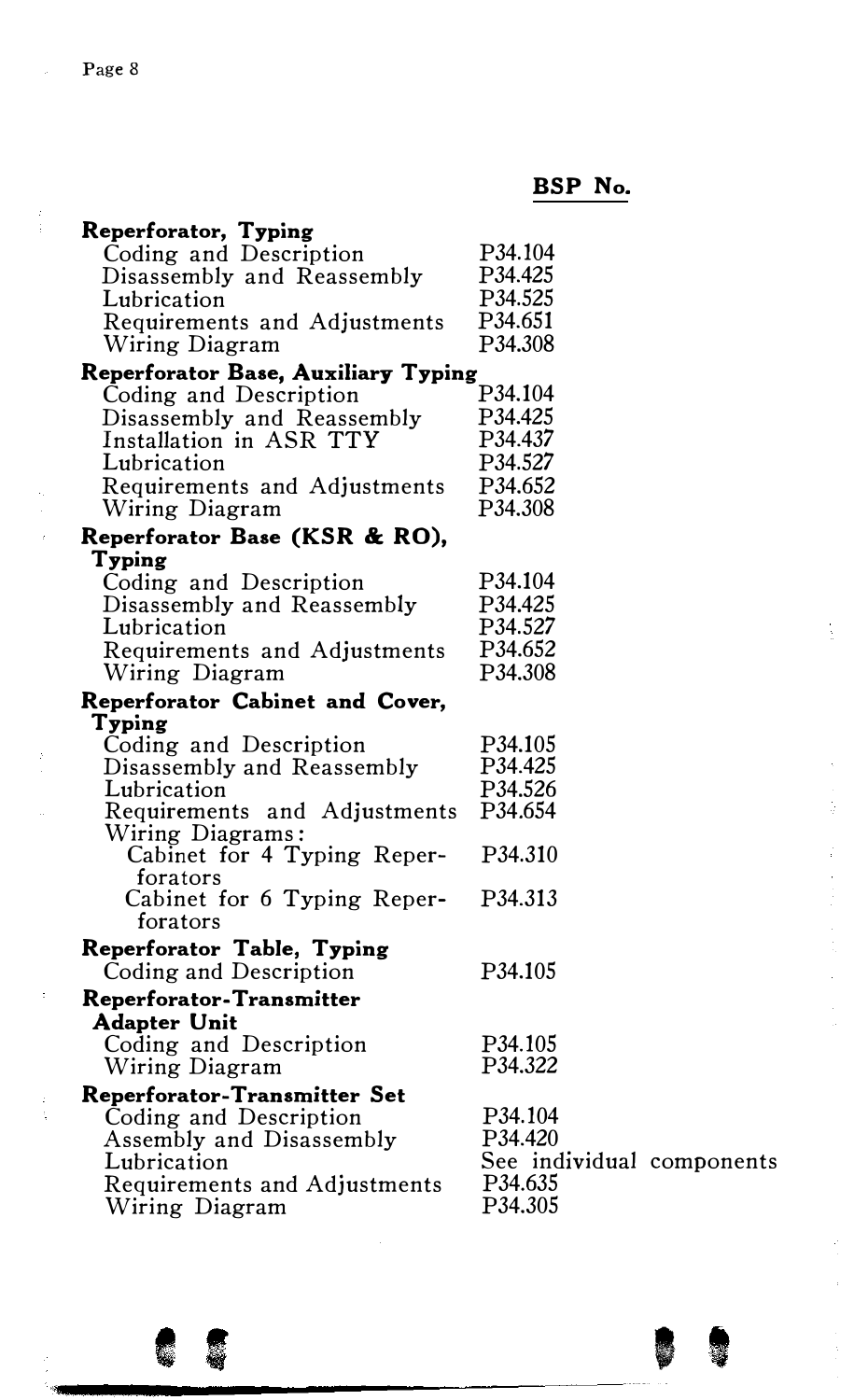| Reperforator-Transmitter Stand |                     |
|--------------------------------|---------------------|
| Coding and Description         | P <sub>34.104</sub> |
| Disassembly and Reassembly     | P <sub>34</sub> 420 |
| Lubrication                    | P <sub>34.521</sub> |
| Requirements and Adjustments   | P34.616             |
| Wiring Diagram                 | P34.305             |
| Reperforator-Transmitter Unit  |                     |
| Coding and Description         | P34.104             |
| Disassembly and Reassembly     | P34.420             |
| Lubrication                    | P34.520             |
| Requirements and Adjustments   | P34.635             |
| Wiring Diagram                 | P34.305             |

## s

|  |  |  |  |  | Section, Cable Turning |
|--|--|--|--|--|------------------------|
|--|--|--|--|--|------------------------|

 $\cdot$  .

See Apparatus Cabinet Cable-turning Section and End Panel

| Selector Base and Unit, Sequence                          |                                                            |
|-----------------------------------------------------------|------------------------------------------------------------|
| Coding and Description                                    | P34.101                                                    |
| Disassembly and Reassembly                                | P34.410                                                    |
| Lubrication                                               | P34.535                                                    |
| Requirements and Adjustments                              | P34.613                                                    |
| Wiring Diagram                                            | P34.316                                                    |
| <b>Selector Mechanism</b>                                 | See specific apparatus                                     |
| <b>Selector Mounting and Cover</b><br>Assembly, Receiving |                                                            |
| Wiring Diagram                                            | P34.326                                                    |
| Selector, Receiving                                       |                                                            |
| Wiring Diagram                                            | P <sub>34</sub> 327                                        |
| Send-Receive Teletypewriter<br><b>Apparatus</b>           | See specific apparatus                                     |
| Sequence Selector                                         | See Selector Base and<br>Unit, Sequence                    |
| Service Unit, Electrical                                  | See Electrical Service<br>Unit                             |
| <b>Set of Gears</b>                                       | See Gear                                                   |
| Set, Automatic Send-Receive<br>(ASR) Teletypewriter       | See Teletypewriter Set,<br>Automatic Send-Receive<br>(ASR) |

|         | <b>ALPHARETICAL</b> |
|---------|---------------------|
|         | <b>INDEX OF</b>     |
| P34.001 | <b>28-TYPE</b>      |
|         | EQUIP-              |
| Page 9  | <b>MENT</b>         |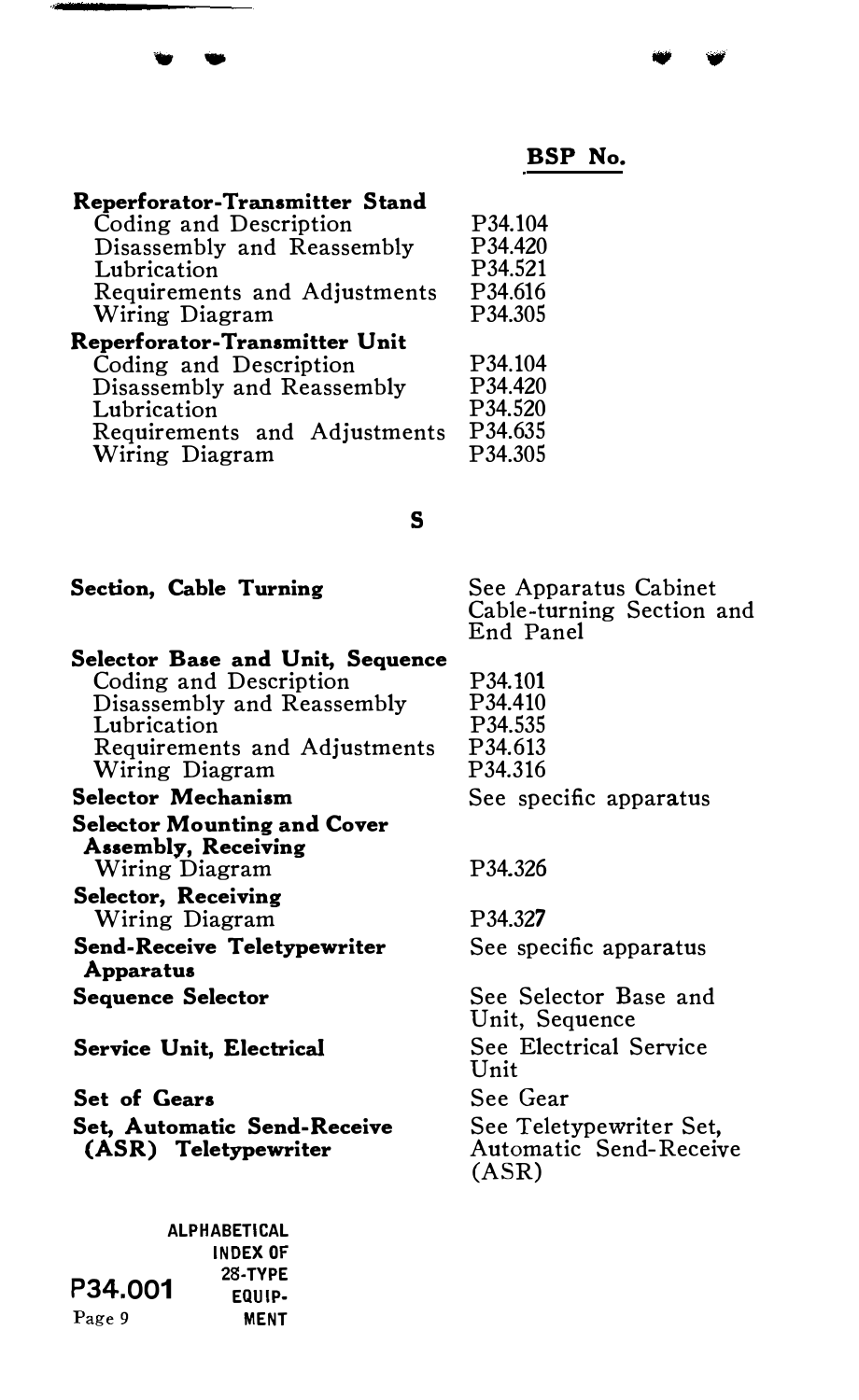Set, Keyboard-Send-Receive (KSR) or Receive-only (RO) Teletypewriter Set, Multiple-mounted Transmitter-Distributor Set, Reperforator-Transmitter Set, Self-contained Transmitter-Distributor Set, Stroboscopic Test Single-Magnet Nontyping Reperforator Splicer, Tape Description, Installation, and Use Disassembly and Reassembly Lubrication Requirements and Adjustments Schematic Diagram Wiring Diagram Sprocket Feed Coding and Description Disassembly and Reassembly Lubrication Requirements and Adjustments Stand, Reperforator· Transmitter Stationery, Teletypewriter Ribbons and Stroboscopic Test Set Stuntbox Function Parts, Installation of Stuntbox Mechanisms and Princi-P34.461 ples of CDC Assignments on Broadcast Circuit for Air Line Traffic Stuntbox, Sequence Selector Stuntbox, Typing Unit See Teletypewriter Set, Keyboard-Send-Receive (KSR) or Receive-only (RO) See Transmitter-Distributor Set, Multiple-mounted See Reperforator-Transmitter Set See Transmitter-Distributor Set, Self-contained See Test Set, Stroboscopic See Reperforator, Single-Magnet Nontyping P34.617 P34.617 P34.617 P34.617 P34.617 P34.312 P10.382 P34.402 P34.501 P34.619 See Reperforator-Transmitter Stand See Part 2 See Test Set, Stroboscopic P34.460 See Selector Base and Unit, Sequence See Typing Unit



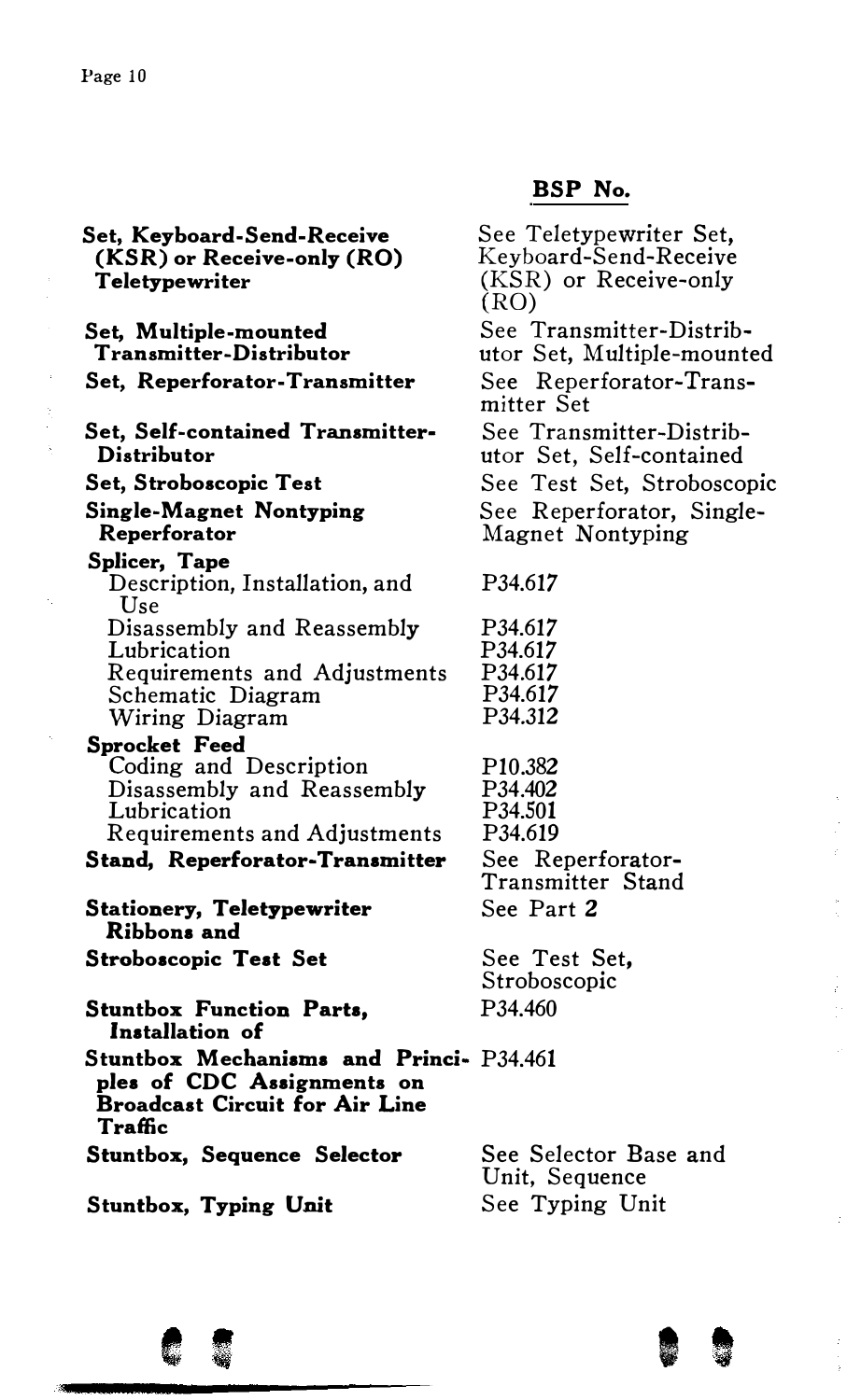.. ..,

T

- 6

| Table, Typing Reperforator                       | See Repertorator Table, |
|--------------------------------------------------|-------------------------|
|                                                  | Typing                  |
| Tabulation and Transmitter-                      |                         |
| Distributor Control, Horizontal                  |                         |
| Coding and Description                           | P <sub>10.382</sub>     |
| Disassembly and Reassembly                       | P <sub>10.382</sub>     |
| Lubrication                                      | P34.501                 |
| Requirements and Adjustments                     | P34.618                 |
| Wiring Diagram                                   | P34.301                 |
| Tabulation and Transmitter-                      |                         |
| Distributor Control, Vertical                    |                         |
| Coding and Description                           | P <sub>10.382</sub>     |
| Disassembly and Reassembly                       | P <sub>10.382</sub>     |
| Lubrication                                      | P34.501                 |
| Requirements and Adjustments                     | P34.615                 |
| Wiring Diagram                                   | P34.301                 |
| <b>Tape Splicer</b>                              | See Splicer, Tape       |
| Tape, Teletypewriter Stationery                  | See Part 2              |
| and                                              |                         |
| Tape Teletypewriter Base and                     | See Teletypewriter Base |
| Cover                                            | and Cover, Tape         |
|                                                  | See Typing Unit, Tape   |
| Tape Typing Unit                                 |                         |
| Tape Winder                                      | See Part 2              |
| Teletypewriter Auxiliary Features                | See Auxiliary Features  |
| Teletypewriter (Page Printer) Base<br>(KSR & RO) |                         |
| Coding and Description                           | P34.101                 |
| Disassembly and Reassembly                       | P34.404                 |
| Lubrication                                      | P34.503                 |
|                                                  | P34.620                 |
| Requirements and Adjustments<br>Wiring Diagram   | P34.301                 |
|                                                  |                         |
| Teletypewriter Base and Cover, Tape              | P34.509                 |
| Lubrication                                      | P34.609                 |
| Requirements and Adjustments                     | P34.355                 |
| Wiring Diagram                                   |                         |
| Teletypewriter Cabinet                           |                         |
| Coding and Description                           | P34.105                 |
| Disassembly and Reassembly                       | P34.405                 |
| Lubrication                                      | P34.504                 |
| Requirements and Adjustments                     | P34.614                 |
| ALPHABETICAL                                     |                         |
| <b>INDEX OF</b>                                  |                         |
| 28-TYPE                                          |                         |
| P34.001<br>EQUIP-                                |                         |

Page 11 MENT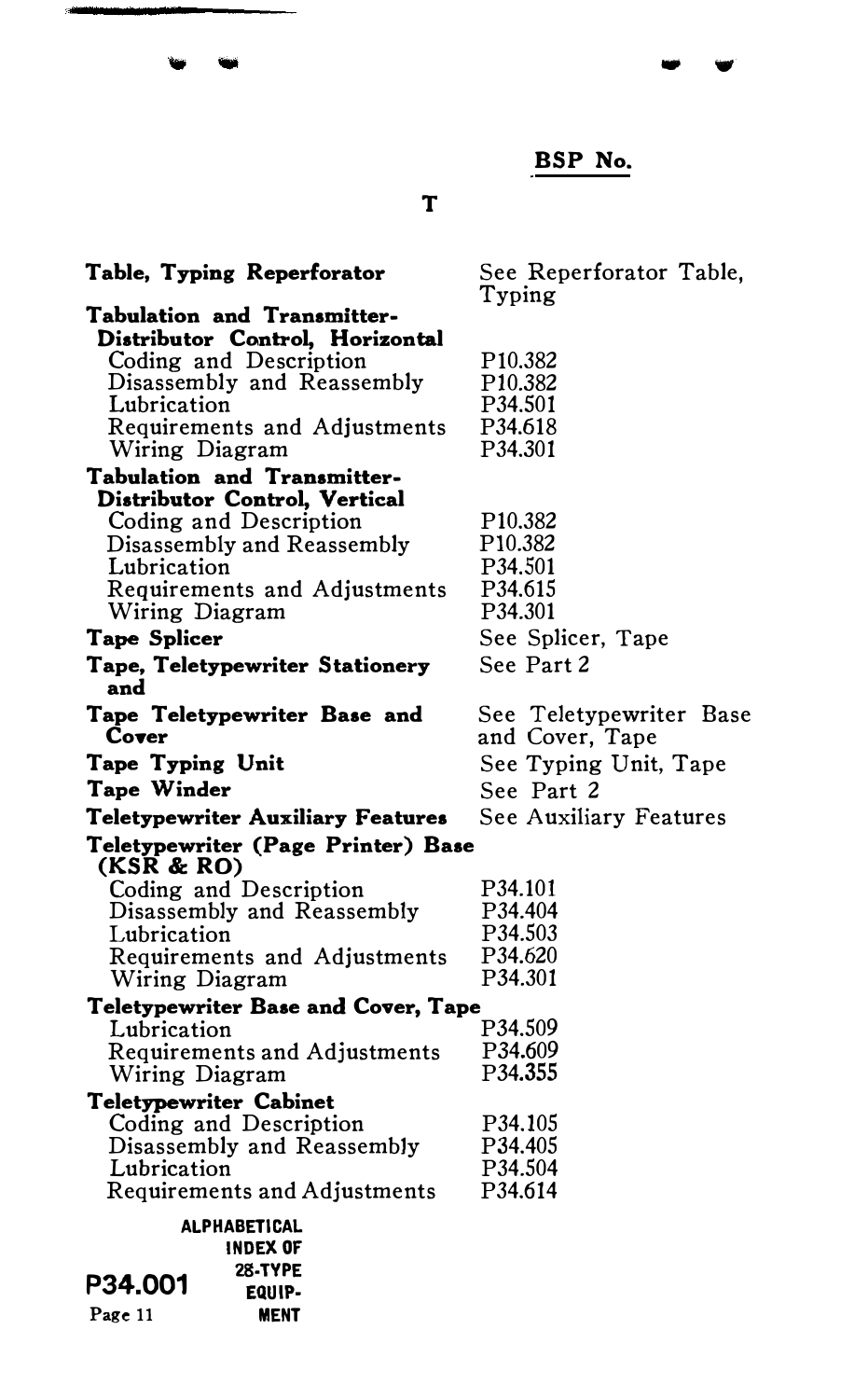| Wiring Diagrams:                                         |                           |
|----------------------------------------------------------|---------------------------|
| As Part of ASR TTY:                                      |                           |
| 28F TTY Cabinet                                          | P34.319                   |
| 28F TTY Cabinet with 28C                                 | P34.304                   |
| ESU                                                      |                           |
| 28F TTY Cabinet with                                     | P34.324                   |
| 28F-1 or 28G ESU                                         |                           |
| 28G & 28H TTY Cabinets                                   | P34.314                   |
| As Part of KSR & RO TTYs:                                |                           |
| 28LB TTY Cabinet                                         | P34.356                   |
| Other Than 28LB TTY                                      | P34.302                   |
| Cabinet                                                  |                           |
| Teletypewriter (Page Printer)                            |                           |
| Cover                                                    |                           |
| Coding and Description                                   | P34.105                   |
| Disassembly and Reassembly                               | P34.405                   |
| Lubrication                                              | P34.504                   |
| Requirements and Adjustments                             | P34.614                   |
| Teletypewriter Cover, Tape                               | See Teletypewriter Base   |
|                                                          | and Cover, Tape           |
| Teletypewriter Maintenance                               | P34.500                   |
| <b>Inspections and Tests</b>                             |                           |
| Teletypewriter Set, Automatic<br>Send-Receive (ASR)      |                           |
| Coding and Description                                   | P34.102                   |
| Assembly                                                 | P34.435                   |
| Lubrication                                              | See individual components |
| Requirements and Adjustments                             | P34.435                   |
| Wiring Diagram                                           | See individual components |
| Teletypewriter Set, Automatic<br>Send-Receive (ASR) With |                           |
| Codomat                                                  |                           |
| Lubrication                                              | See individual components |
| Requirements and Adjustments                             | See individual components |
| Wiring Diagram                                           | See individual components |
| Teletypewriter Set, Keyboard                             |                           |
| Send-Receive (KSR) or Receive                            |                           |
| Only (RO)                                                |                           |
| Coding and Description                                   | P34.101                   |
| Disassembly and Reassembly                               | P34.401                   |
| Lubrication                                              | See individual components |
| Requirements and Adjustments                             | See individual components |
| Wiring Diagram                                           | See individual components |
| Teletypewriter Stationery,                               | See Part 2                |
| Ribbons, Tapes, Etc.                                     |                           |
|                                                          |                           |



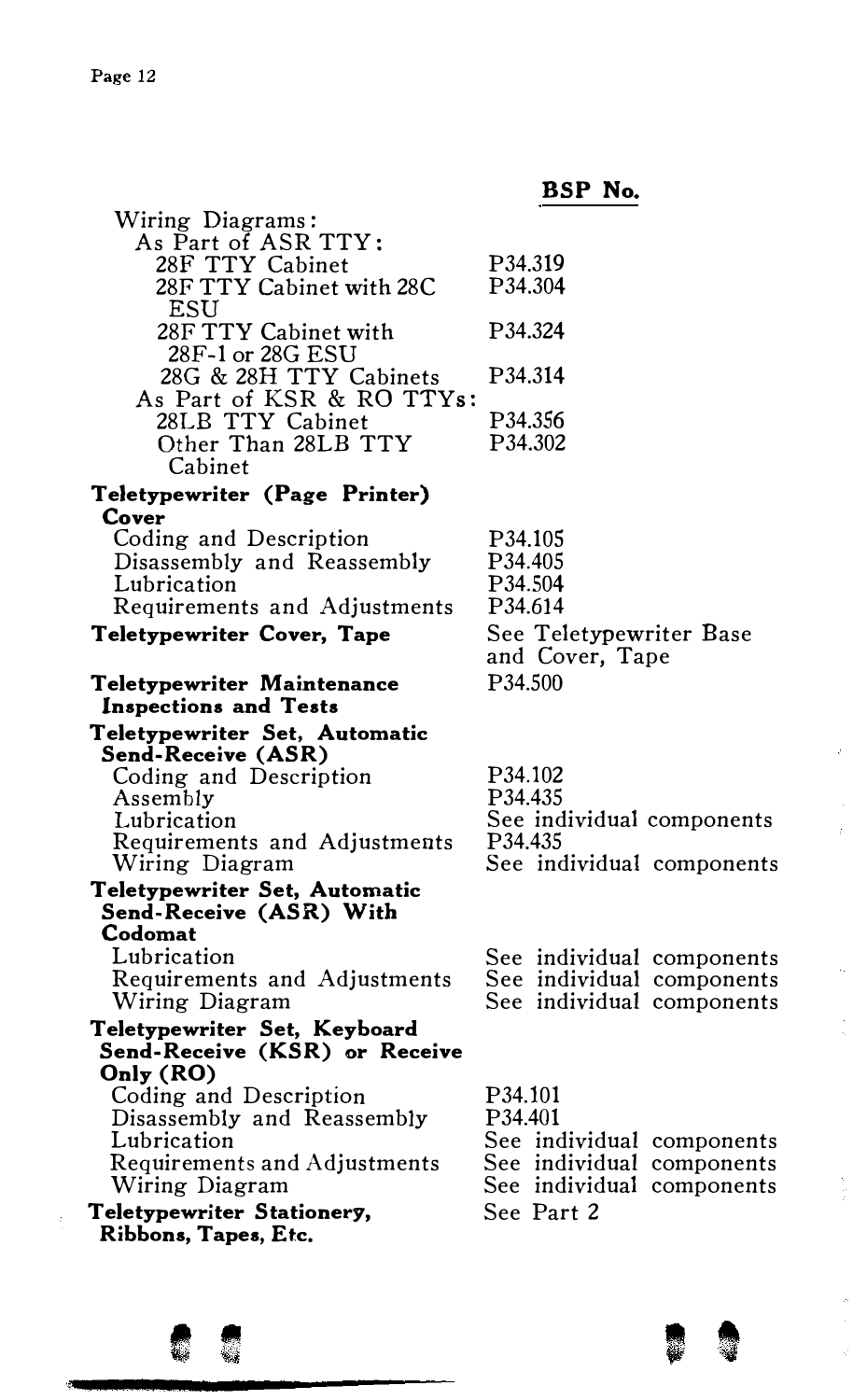BSP No. Teletypewriter Tools and Mainte- See Part 2 nance Supplies Test Set, Stroboscopic Description and Operating Methods: 28A P34.805 Wiring Diagrams and Schematics: 28A P34.805<br>28B P34.805 P34.805 Timer, 1LA See Part 2 See Part 2 Tools and Maintenance Supplies Transmitter, Reperforator· See Reperforator-Transmitter Transmitter-Distributor Base Coding and **Description** Disassembly and Reassembly: As Part of ASR TTY As Part of Multiple-mounted TD Set As Part of Self-contained TD Set Lubrication Requirements and Adjustments: As Part of ASR TTY As Part of Multiple-mounted TD Set As Part of Self-cointained TD P34.638 Set Wiring Diagram Transmitter-Distributor Base Answer-back Mechanism Coding and Description Lubrication Requirements and Adjustments Transmitter-Distributor Cover Transmitter-Distributor Housing Coding and Description Disassembly and Reassembly Requirements and Adjustments Wiring Diagram P34.103 P34.435 P34.418 P34.440 See specific apparatus P34.435 P34.637 P34.320 P34.103 P34.541 P34.641 See Transmitter-Distributor Mounting and Cover Assembly P34.105 P34.405 P34.435 P34.320

... .,

ALPHABETICAL INDEX OF 28-TYPE EQUIP-MENT P34.001 Page 13

. .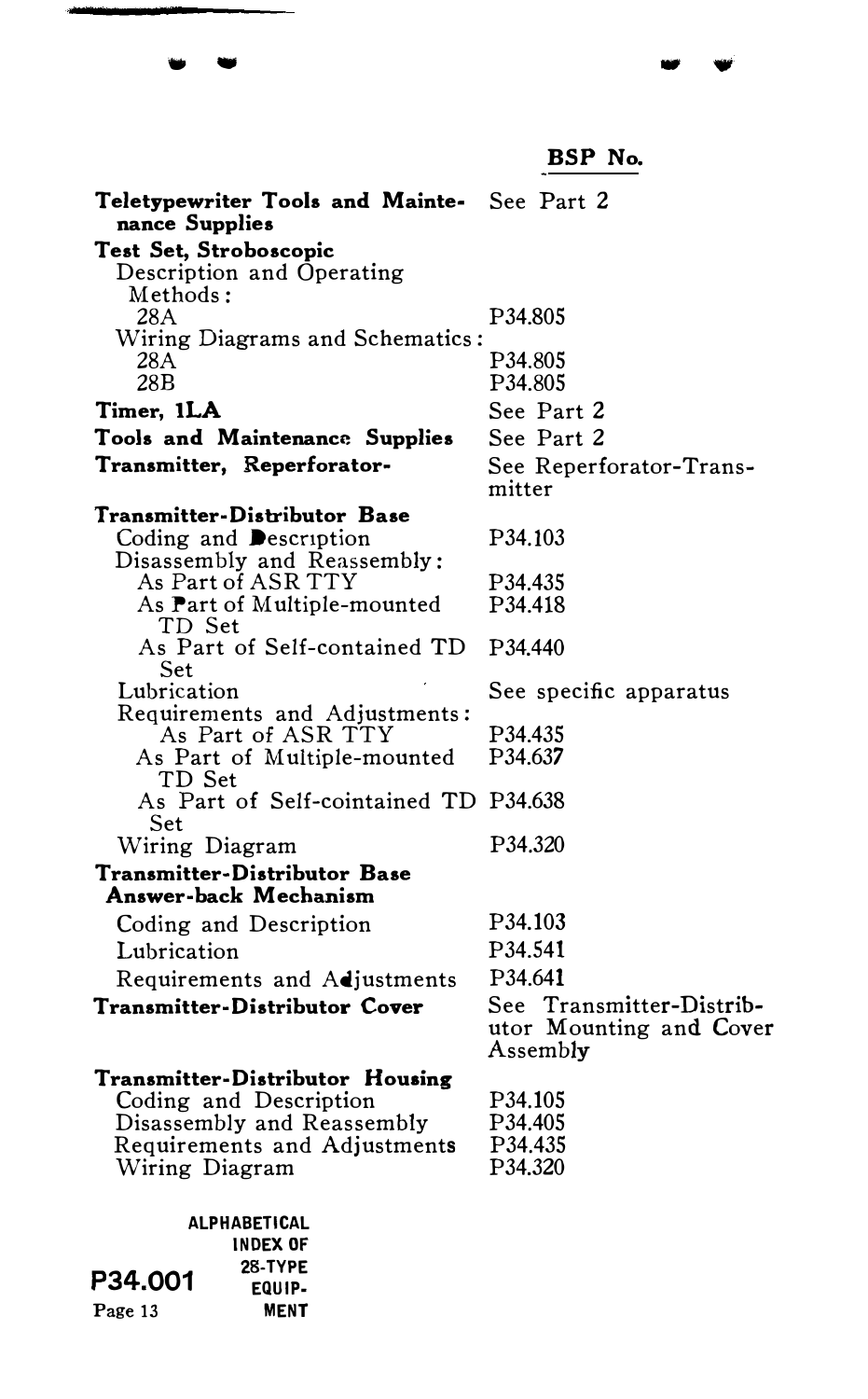| Transmitter-Distributor Mounting               |                                  |
|------------------------------------------------|----------------------------------|
| and Cover Assembly                             |                                  |
| Coding and Description                         | P <sub>34</sub> .10 <sub>3</sub> |
| Disassembly and Reassembly                     | P34.440                          |
| Lubrication                                    | P34.540                          |
| Requirements and Adjustments                   | P34.638                          |
| Wiring Diagram                                 | P34.321                          |
| Transmitter-Distributor Set,                   |                                  |
| Multiple-mounted                               |                                  |
| Coding and Description                         | P34.103                          |
| Disassembly and Reassembly                     | P34.418                          |
| Lubrication                                    | P34.518                          |
| Requirements and Adjustments                   | P34.637                          |
| Wiring Diagram                                 | See individual components        |
| Transmitter-Distributor Set,                   |                                  |
| Self-contained                                 |                                  |
| Coding and Description                         | P34.103                          |
| Disassembly and Reassembly                     | P34.440                          |
| Lubrication                                    | P34.540                          |
| Requirements and Adjustments                   | P34.638                          |
| Wiring Diagram                                 | See individual components        |
|                                                |                                  |
| Transmitter-Distributor Unit                   | P34.103                          |
| Coding and Description                         |                                  |
| Disassembly and Reassembly:                    | P34.412                          |
| 28B Type<br>28C Type                           | P34.413                          |
| 28E & 28H Types                                | P34.414                          |
|                                                | P34.415                          |
| 28F & 28G Types<br>28LA & 28LB Types           | P34.415                          |
| Lubrication:                                   |                                  |
| 28B Type                                       | P34.603                          |
|                                                | P34.602                          |
|                                                | P34.604                          |
| 28C Type<br>28E & 28H Types<br>28F & 28G Types | P34.514                          |
| $28LA & 28LB$ Types                            | P34.514                          |
|                                                |                                  |
| Requirements and Adjustments:<br>28B Type      | P34.632                          |
| 28C Type                                       |                                  |
|                                                | P34.631<br>P34.633               |
| 28E & 28H Types<br>28F & 28G Types             |                                  |
|                                                | P34.634<br>P34.634               |
| $28LA & 28LB$ Types                            |                                  |
| Wiring Diagrams:<br>28B & 28C Types            |                                  |
|                                                | P34.306                          |
| 28E, 28F, 28G, 28H, & 28LA<br>Types            | P34.315                          |



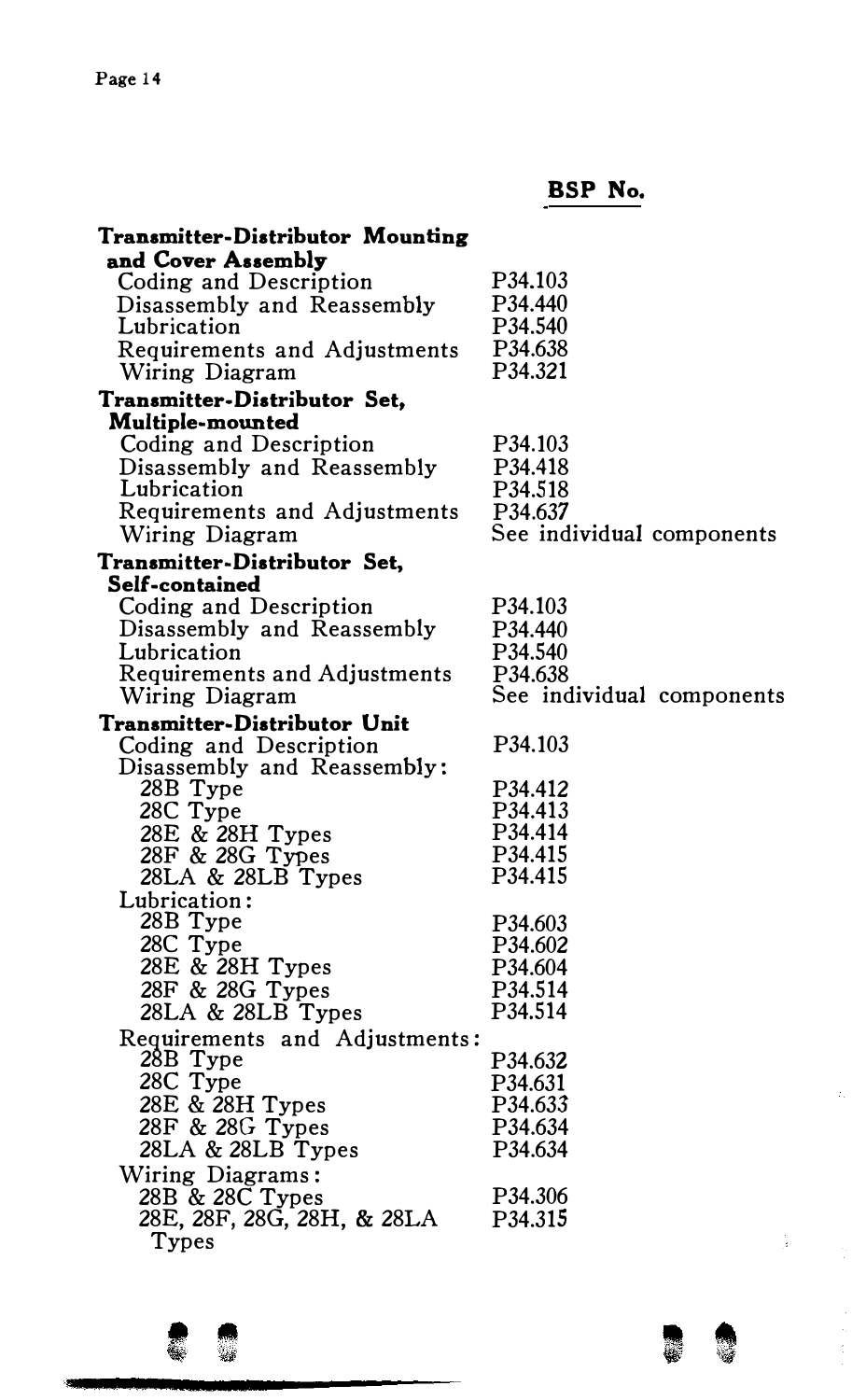$\overline{a}$ 

| See Apparatus Cabinet<br>Cable-turning Section<br>and End Panel |
|-----------------------------------------------------------------|
| See Typing Unit                                                 |
| See Reperforator, Typing                                        |
| See Reperforator.<br>Auxiliary Typing                           |
|                                                                 |
| P34.101                                                         |
| P34.402                                                         |
| P34.501                                                         |
| P34.612                                                         |
| P34.301                                                         |
|                                                                 |
| P34.509                                                         |
| P34.609                                                         |
| P34.355                                                         |
|                                                                 |

## u

| Unit, Electrical Service                         | See Electrical Service Unit                   |  |
|--------------------------------------------------|-----------------------------------------------|--|
| Unit, Motor                                      | See Motor Unit                                |  |
| Unit. (Mechanism), Nontyping<br>Reperforator     | See Reperforator, Non-<br>typing              |  |
| Unit, Reperforator-Transmitter                   | See Reperforator-<br>Transmitter Unit         |  |
| Unit, Reperforator-Transmitter<br><b>Adapter</b> | See Reperforator-<br>Transmitter Adapter Unit |  |
| Unit, Sequence Selector                          | See Selector Base and<br>Unit, Sequence       |  |
| Unit, Transmitter-Distributor                    | See Transmitter-<br>Distributor Unit          |  |
| Unit, Typing                                     | See Typing Unit                               |  |
| Unit, Typing Reperforator                        | See Reperforator and<br>Base, Typing          |  |

#### ALPHABETICAL INDEX Of 28-TYPE EQUIP· MENT P34.001 Page 15

- .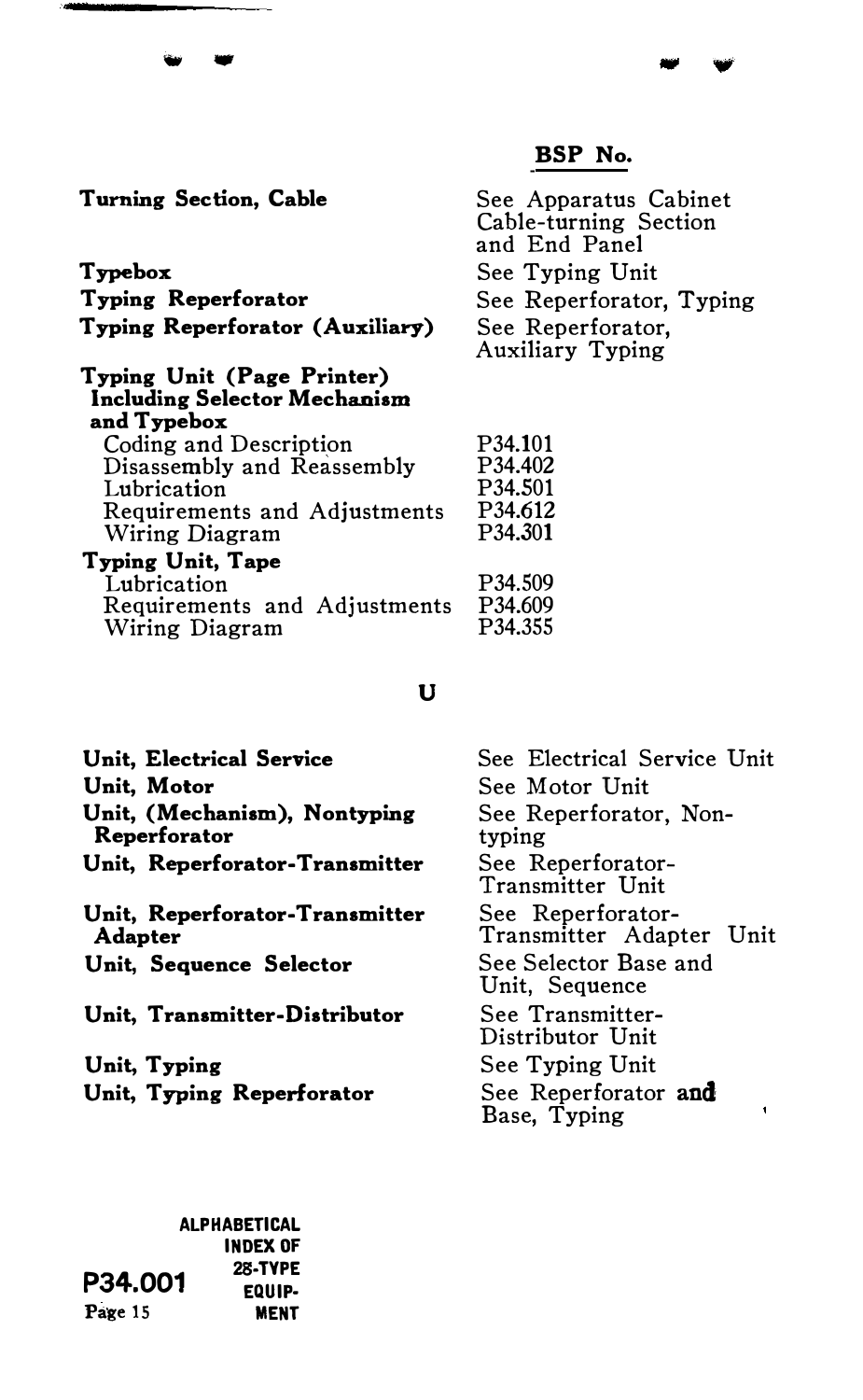v

Vertical Tabulation See Tabulation and Transmitter-Distributor Control, Vertical

w

| Winder, Paper | See Part 2 |
|---------------|------------|
| Winder, Tape  | See Part 2 |

# 2. ASSOCIATED BELL SYSTEM PRACTICES

|  | adomai |  |
|--|--------|--|
|  |        |  |

 $\mathbf{q}^{(i)}$  .

 $\bar{z}$ 

| ILA Codomat and ILA Codomat Cabinet,<br>Requirements, Adjustments, Lubrication, and<br>Wiring Diagram | P31.551             |
|-------------------------------------------------------------------------------------------------------|---------------------|
| Indexes and Checking Lists                                                                            |                     |
| Alphabetical Index of All P Series BSPs                                                               | P <sub>10.200</sub> |
| Checking List of All P Series BSPs Other Than<br>Division P9 BSPs                                     | P <sub>10.301</sub> |
| Checking List of P Series, Division P9 BSPs,<br>Installation Drawings, and Change Notices             | P <sub>10.329</sub> |
| Checking List of Teletype Corporation Parts<br>Bulletins and Correction Sheets                        | P <sub>10.383</sub> |
| Topical Index and Checking List of Teletype<br>Corporation S Specifications                           | P <sub>10.382</sub> |
| Paper and Tape Winders                                                                                |                     |
| Paper Winder (15 Type) Installation and<br>Maintenance<br>Tape Winder (4A, Motor Driven) Description  | P31.119             |
| and Maintenance                                                                                       | P31.118.1           |
| Wiring Diagram                                                                                        | P34.311             |
| Power Supply                                                                                          |                     |
| Power Supply for Teletypewriter Apparatus                                                             | P30.019             |
|                                                                                                       |                     |



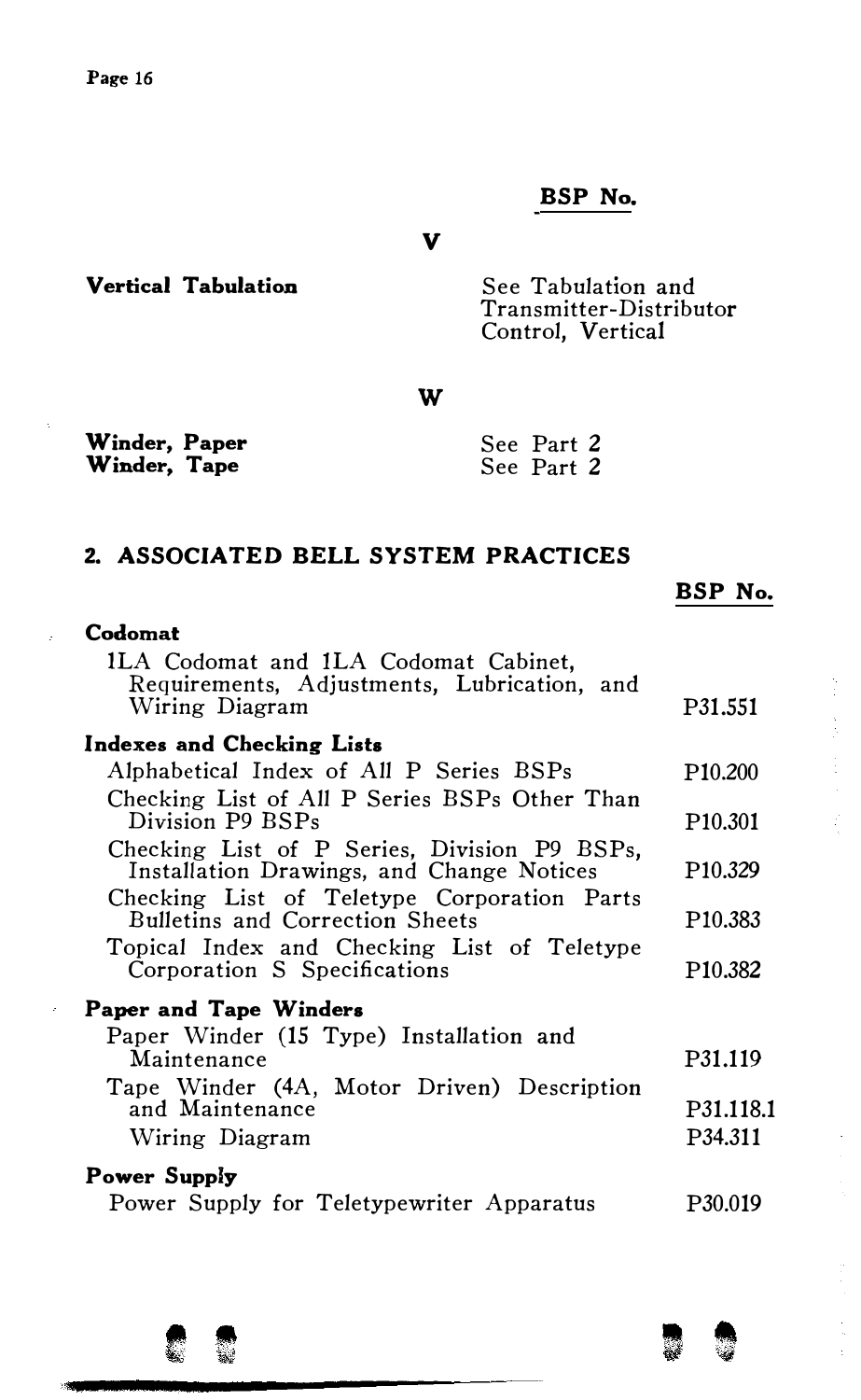.. ...,

| <b>Routines And Procedures</b>                                                                 |                      |
|------------------------------------------------------------------------------------------------|----------------------|
| Cleaning (General)                                                                             | P <sub>30.010</sub>  |
| Disassembly and Reassembly (General)                                                           | P30.013              |
| Lubrication (General)                                                                          | P30.011              |
| Preparation of TTY Apparatus for Installation                                                  | P33.014              |
| Requirements and Adjustments (General)                                                         | P30.012              |
| <b>Speed Regulation</b>                                                                        |                      |
| Teletypewriter Apparatus, Speed Regulation                                                     | P30.020              |
| Transmission Measuring Sets, Test Sets, and<br>Testing                                         |                      |
| TTY Stations, Local Receiving Tolerance Tests<br>Using Portable Equipment for the Test Signals |                      |
| and the Test Current                                                                           | P <sub>30.004</sub>  |
| TTY Stations, Orientation and Distortion Tests                                                 | P30.002              |
| 120D2 TTY Subscriber Set                                                                       | P31.242              |
| 120C4 TTY Subscriber Set                                                                       | P31.233              |
| 130-type TTY Subscriber Sets With 43A1 Carrier<br>Telegraph Terminal                           | P31.234              |
| 164C1 and 164C3 TTY Transmission Measuring<br><b>Sets</b>                                      | P <sub>31</sub> .405 |
| Timer                                                                                          |                      |
| 1LA Timer, Requirements, Adjustments, Lubri-<br>cation, and Wiring Diagram                     | P31.552              |
| Tools, Maintenance Supplies, and Stationery                                                    |                      |
| Papers, Tapes, and Ribbons                                                                     | P <sub>30.022</sub>  |
| Tools and Maintenance Supplies                                                                 | P30.301              |

ALPHABETICAL INDEX OF 28-TYPE EQUIP· MENT P34.001 Page 17

- -